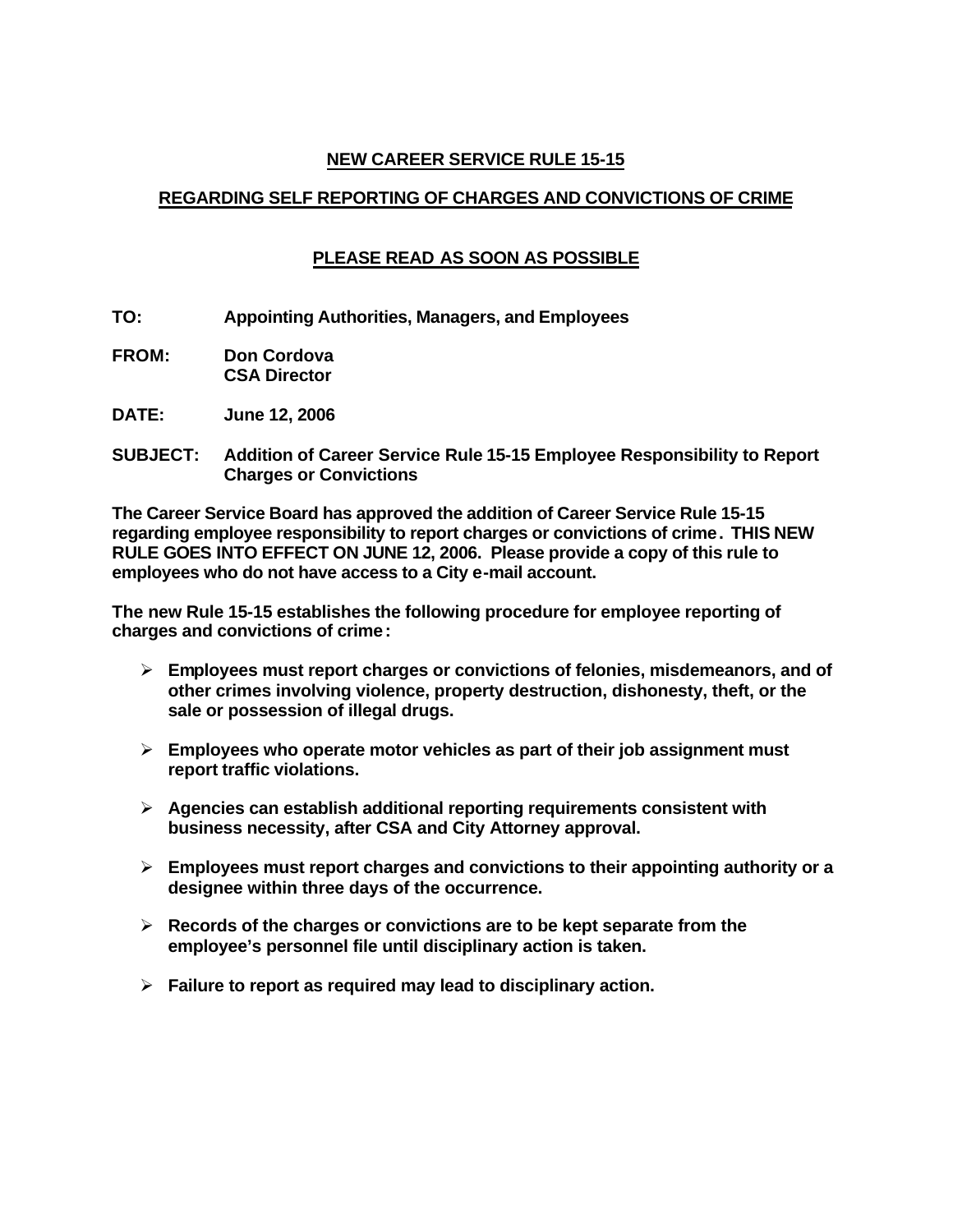### **MEMORANDUM**

### **REVISION 10, SERIES C**

- **TO:** Holders of CSA Rule Books
- **FROM:** Career Service Board
- **DATE:** June 12, 2006
- **SUBJECT:** Addition of Career Service Rule 15-15 Employee Responsibility to Report Charges or Convictions and changes to related rules

The Career Service Board has added Career Service Rule 15-15 Employee Responsibility to Report Charges or Convictions and changed related rules. The effective date of this revision is June 12, 2006.

|         | <b>Page Number</b>                | <b>Issuance Dates</b>             |
|---------|-----------------------------------|-----------------------------------|
|         |                                   |                                   |
| Remove  | 15-1 and 15-2<br>$16 - 5$         | May 30. 2003<br>February 28, 2006 |
|         |                                   |                                   |
| Replace | 15-1, 15-2 and 15-2.1<br>$16 - 5$ | June 12, 2006                     |

## **PLEASE INSERT IN YOUR RULE BOOK AS SOON AS POSSIBLE. THANK YOU.**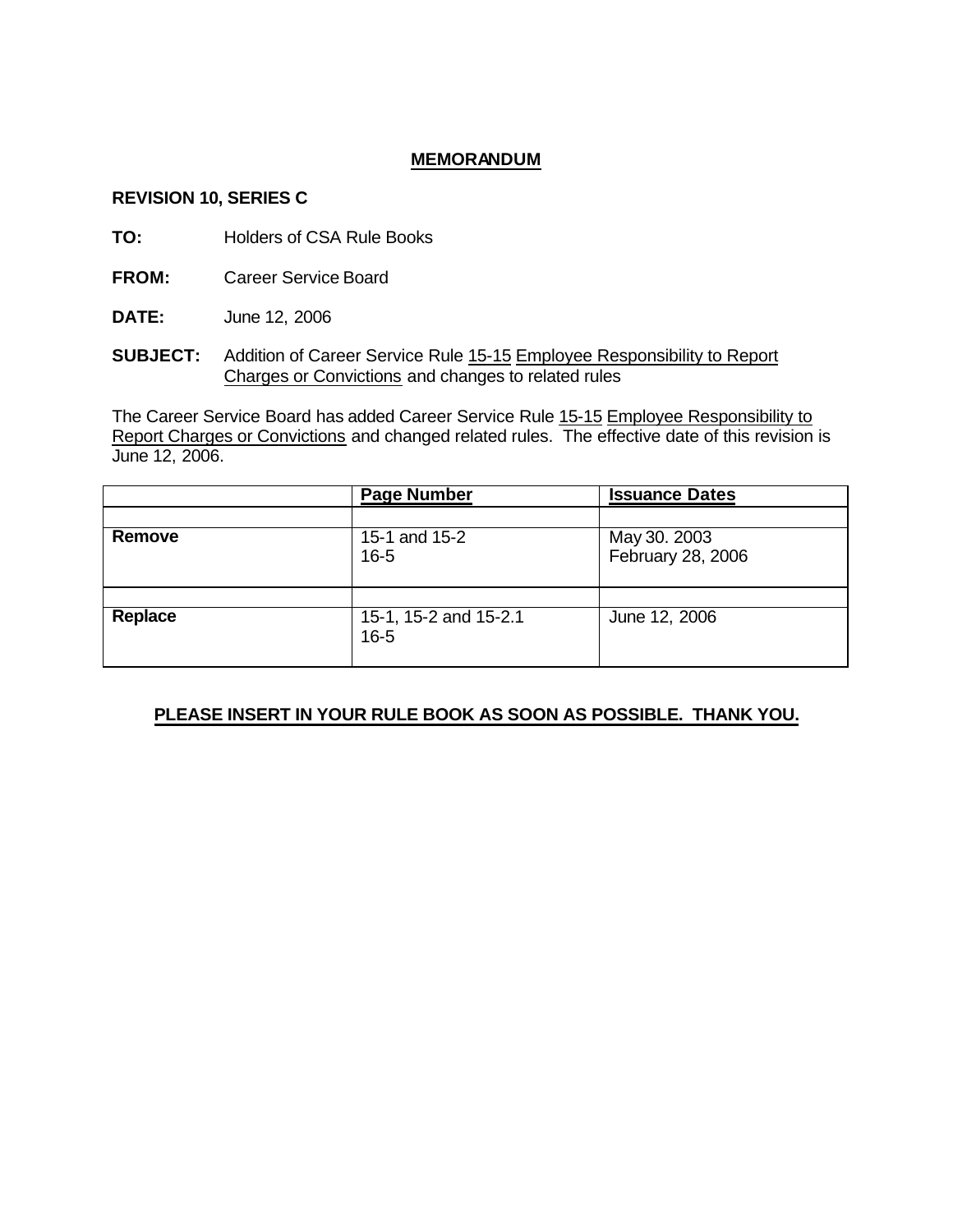## **RULE 15 CODE OF CONDUCT**

Section 15-5 Employee Conduct (6/5/80, 121A)

Every employee in the Career Service shall conscientiously fulfill the duties and responsibilities of his or her position. The conduct of every employee during work hours or at any time while representing the agency, department, or City shall reflect credit on Career Service and the City and County of Denver (City).

Section 15-10 Definition (Revised effective June 12, 2006; Rules Revision Memo 10C)

Conviction: The adjudication of a criminal charge through:

- A. A guilty plea;
- B. The acceptance of a plea bargain;
- C. A finding of guilty by a judge or jury;
- D. A plea of nolo contendere (no contest);
- E. The acceptance of a deferred sentence or deferred judgment; or
- F. A plea where a defendant enters a guilty plea without actually admitting guilt (Alford plea).

Section 15-15 Employee Responsibility to Report Charges or Convictions (Revised effective June 12, 2006; Rules Revision Memo 10C)

- A. Offenses that must be reported:
	- 1. All employees who are charged with or convicted of any felony or misdemeanor, as well as any other offense which involves violence against persons, destruction of property, dishonesty, theft, or the sale or possession of illegal drugs, must report such charges or convictions to their appointing authority.
	- 2. In addition to the requirement set forth in subsection 1, any employee who operates a motor vehicle as part of their job assignment must report any citation for traffic violations, whether received on or off the job (this does not apply to parking violations).
	- 3. Additional reporting requirements may be established by a department or agency consistent with business necessity. Such additional requirements must first be approved by the Career Service Authority ("CSA"), and approved for legality by the City Attorney's Office.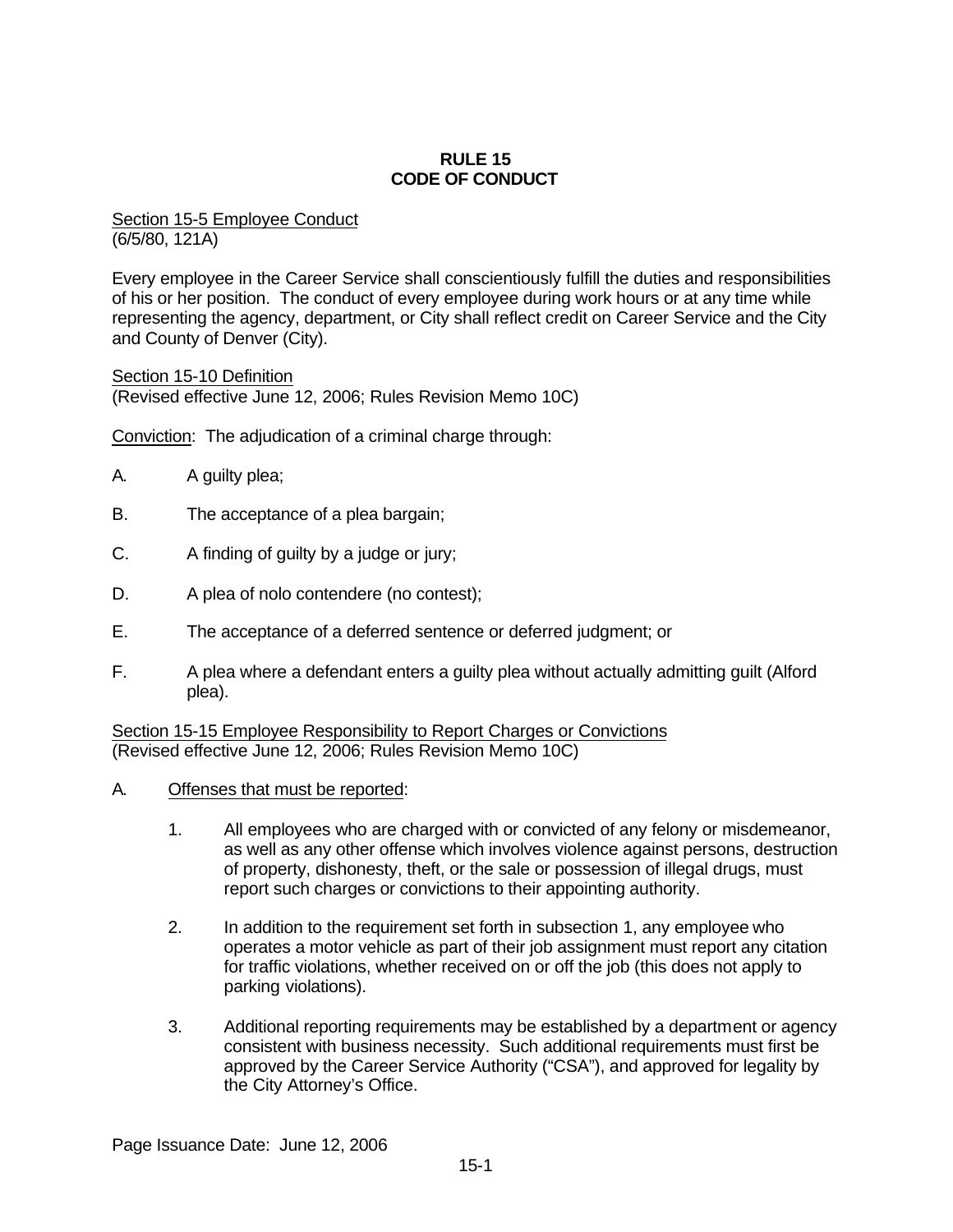## B. Reporting procedure:

- 1. The department or agency must post or provide to all employees the name and telephone number of the department or agency designee(s) to whom employees must report charges and convictions as required by this section. If the department or agency does not appoint a designee, employees shall report charges and convictions to the appointing authority.
- 2. The employee or the employee's representative must report charges and convictions as required by this section as soon as possible, but no later than three (3) calendar days after the occurrence.

## C. Record-keeping;

Records of charges or convictions resulting from an employee's reporting shall not be included in the employee's personnel file unless and until disciplinary action has been taken pursuant to Rules 16-60 P. and 16-61.

## D. Disciplinary action

Failure to report as required under this section may lead to disciplinary action, up to and including dismissal from employment.

## Section 15-20 Ethics

All employees shall comply with the following:

- A. The Denver Code of Ethics, D.R.M.C. § 2-51 et seq, as currently codified and any subsequent amendments thereto;
- B. Any provisions in the Denver Charter regarding ethical conduct of employees; and,
- C. Any stricter Code of Ethics promulgated by an employee's Department or Agency as authorized by D.R.M.C. § 2-51.

A violation of the Denver Code of Ethics, Denver Charter provisions regarding ethical conduct of employees, or any stricter departmental or agency code of ethics shall be grounds for discipline up to and including dismissal from employment.

## Section 15-21 Retaliation Prohibited

A. Except as provided in subsection (B) of this section, no Appointing Authority or supervisor shall initiate or administer any disciplinary or adverse employment action against an employee on account of the employee filing an inquiry or other complaint with the Denver Board of Ethics, testifying before the Denver Board of Ethics, or otherwise participating in any proceeding or investigation of the Denver Board of Ethics.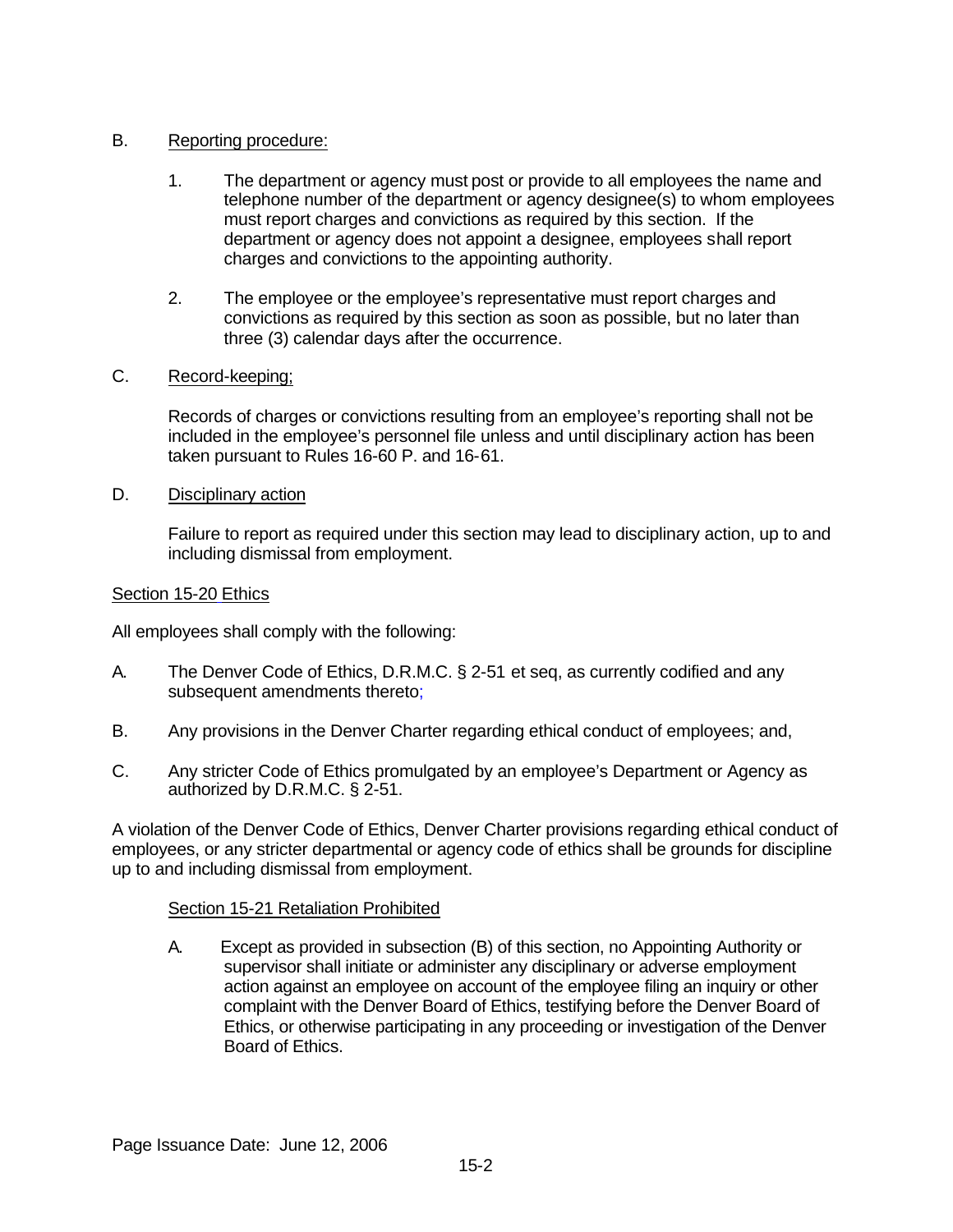- B. Subsection (A) shall not apply to:
	- 1. An employee who files an inquiry or complaint knowing that the underlying information of the inquiry or complaint is false;
	- 2. An employee who files an inquiry or complaint without regard to the truth or falsity of the allegations; or,
	- 3. An employee who has intentionally lied as a witness in any investigation, hearing, or other proceeding of the Denver Board of Ethics.

## Section 15-24 Solicitation and Distribution

Employees may not solicit or distribute any non-job-related material of any kind during working time on City property except for designated City programs.

## Section 15-30 Political Activities (6/5/80, 121A)

### 15-31 Policy

Employees are prohibited from engaging in political activities during working hours. Accordingly, the following practices are prohibited on City premises during work hours:

- A. soliciting monetary political contributions from any officer or employee;
- B. soliciting any contribution of services or resources for political purposes from any officer or employee;
- C. taking any personnel action or making any promise or threat of action with regard to any employee because of the giving or the withholding of a political contribution or service;
- D. engaging in solicitation or politically motivated behavior that is harassing or discriminatory; or
- E. using employer resources for political purposes.

Accordingly, employees are not permitted to spend work time involved in campaign activities. Employees also are prohibited from using City facilities.